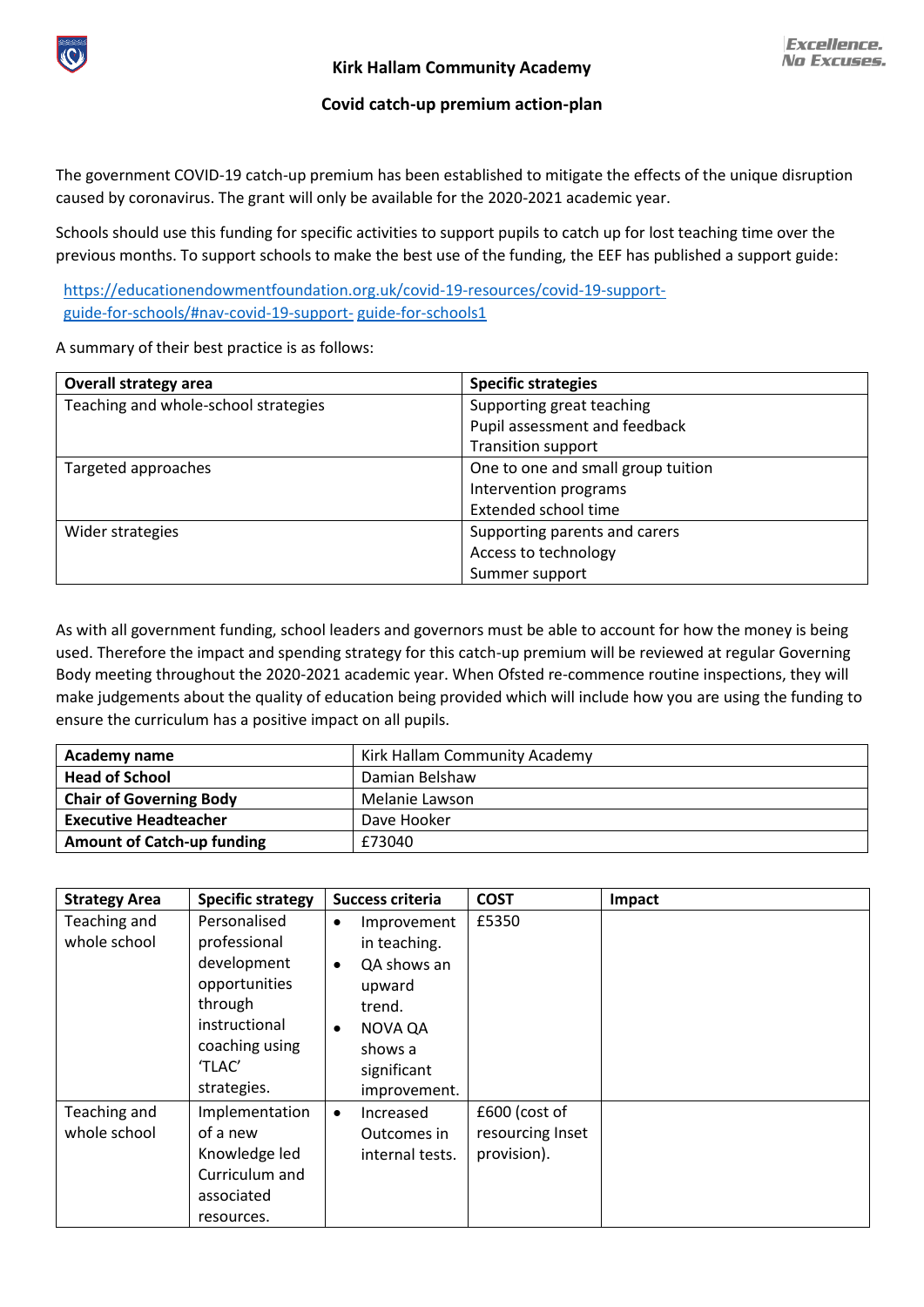| <b>Strategy Area</b> | <b>Specific strategy</b>         | <b>Success criteria</b> |                                 | <b>COST</b>   | Impact |
|----------------------|----------------------------------|-------------------------|---------------------------------|---------------|--------|
| Teaching and         | Creation of a                    | $\bullet$               | Improvement in                  | £500 (cost of |        |
| whole school         | new set of                       |                         | behaviour <                     | resourcing    |        |
|                      | Routines for all                 |                         | exclusions.                     | rooms)        |        |
|                      | elements of                      | $\bullet$               | Improvement in                  |               |        |
|                      | Teaching within                  |                         | culture < in                    |               |        |
|                      | the classroom.                   |                         | removals.                       |               |        |
| Teaching and         | Purchasing of                    | $\bullet$               | Improvement in                  | £8000         |        |
| whole school         | new tools for                    |                         | Outcomes at                     |               |        |
|                      | teaching within                  |                         | year 11.                        |               |        |
|                      | each room                        | $\bullet$               | Improvements                    |               |        |
|                      | including                        |                         | in internal tests.              |               |        |
|                      | visualisers and                  |                         |                                 |               |        |
|                      | teacher desks.                   |                         |                                 |               |        |
| Targeted             | Appointment of                   | $\bullet$               | Improvement in                  | £27840        |        |
| approaches           | tutors for maths                 |                         | mock data                       |               |        |
|                      | and science for                  |                         | between                         |               |        |
|                      | year 11 students                 |                         | progress checks                 |               |        |
|                      | through<br>Yippiyapp.            |                         | for targeted<br>students.       |               |        |
| Targeted             | Purchasing of                    | $\bullet$               | Improvement in                  | £4000         |        |
| approaches           | revision guides                  |                         | mock data                       |               |        |
|                      | for all year 11                  |                         | between                         |               |        |
|                      | students for all                 |                         | progress checks                 |               |        |
|                      | of their subjects.               |                         | for all students.               |               |        |
| Targeted             | Purchasing of                    | $\bullet$               | Improvement in                  | £23000        |        |
| approaches           | 1:2:1 tutors for                 |                         | mock data                       |               |        |
|                      | students in                      |                         | between                         |               |        |
|                      | English, maths                   |                         | progress checks                 |               |        |
|                      | and science in                   |                         | for targeted                    |               |        |
|                      | years 10 and 11                  |                         | students.                       |               |        |
|                      | and based upon                   |                         |                                 |               |        |
|                      | need through                     |                         |                                 |               |        |
|                      | MyTutor.                         |                         |                                 |               |        |
| Targeted             | Purchasing of                    | $\bullet$               | Improvement in                  | £650          |        |
| approaches           | small group                      |                         | mock data                       |               |        |
|                      | tuition through<br>the on-line   |                         | between                         |               |        |
|                      | provider Zulkiful                |                         | progress checks<br>for targeted |               |        |
|                      | Education.                       |                         | students.                       |               |        |
| Targeted             | Appointment of                   | $\bullet$               | Improvement in                  | £1200         |        |
| approaches           | a humanities                     |                         | mock data                       |               |        |
|                      | Tutor through                    |                         | between                         |               |        |
|                      | the NTP (on-                     |                         | progress checks                 |               |        |
|                      | costs funded                     |                         | for targeted                    |               |        |
|                      | through this                     |                         | students.                       |               |        |
|                      | program).                        |                         |                                 |               |        |
| Wider strategies     | On-line training                 | $\bullet$               | Attendance                      | £1250         |        |
|                      | purchased for all                |                         | increases.                      |               |        |
|                      | NQT and RQTs                     | $\bullet$               | Exclusions                      |               |        |
|                      | with Tom                         |                         | decrease.                       |               |        |
|                      | Bennet in order                  | $\bullet$               | Removals                        |               |        |
|                      | to improve the<br>Culture around |                         | decrease.                       |               |        |
|                      | the Academy.                     |                         |                                 |               |        |